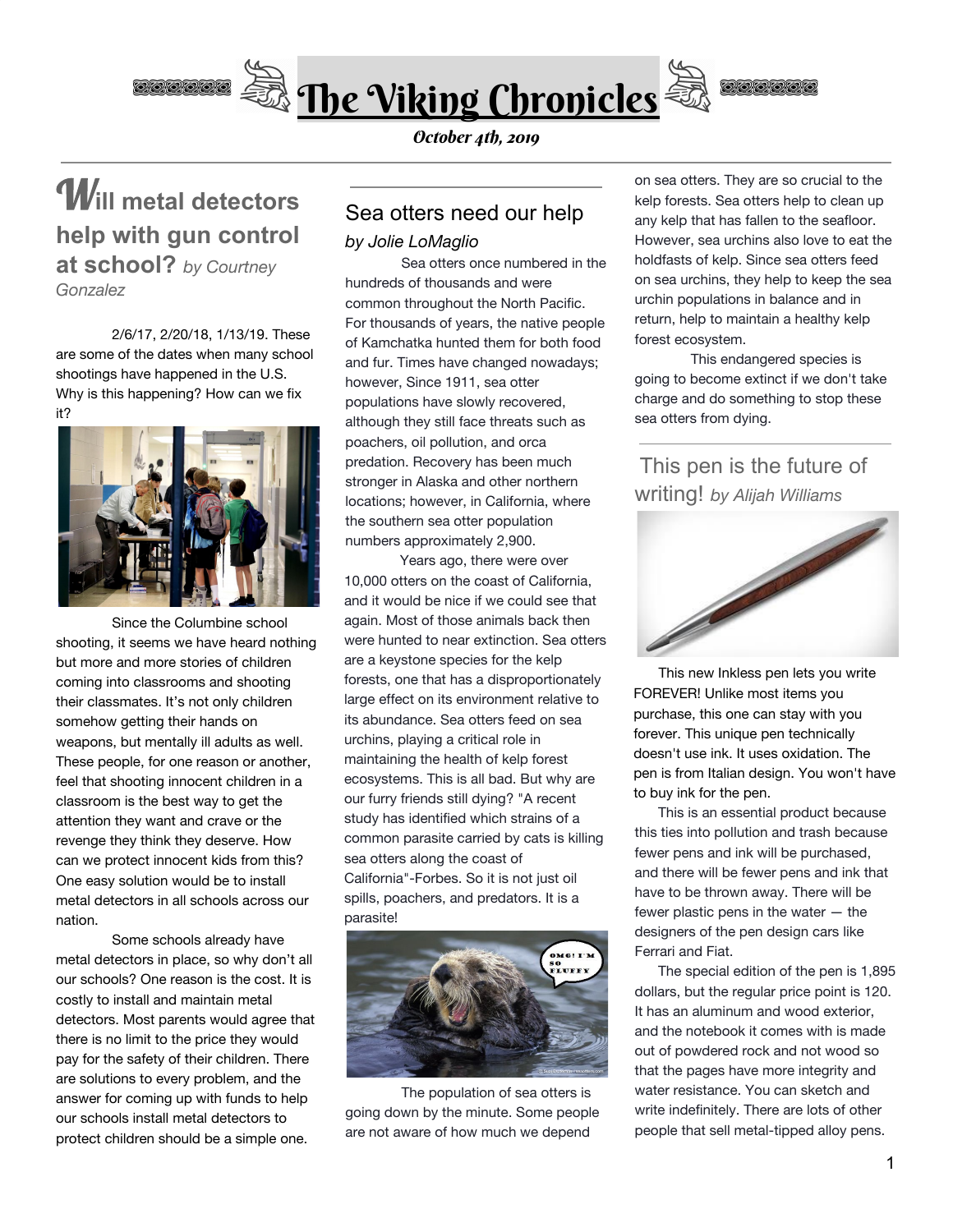

 The inkless pen is an excellent product that has a lot of potential to limit trash in the ocean.

# Plastic particles found in Arctic snow *by Maddison Schnittger*



Plastic travels faster than you may think. It's traveling to the most remote places. These plastic particles originate from larger debris that has degraded over time. The plastic is starting to enter the Earth's atmosphere, traveling great distances around the planet. The small microplastics are generally smaller than 5 millimeters in length. They come from the disposal and breakdown of human-made plastic products and industrial waste. "The majority of the microplastic in the snow comes from the air." Lynn, Bryan.

"Scientists Find High Levels of Plastics in Arctic Snow."

learningenglish.voanews.com. VOA - Voice of America English News, 18 Jun. 2019. Web. 19 Sep. 2019.

This worldwide dilemma is spreading every day as we sit back and watch it happen. If we want a healthy society to live in in the years to come, we need to step up and help the wonderful place that we call home.

Not only are they finding is in the arctic snow, but they are also finding these particles mixed into the small grains of sand found on our wonderful beaches. An article produced by Stefanie Whitmire states that "there have been many studies that indicate a strong

presence of this type of debris in marine and coastal environments."

While there is growing interest in the effect of microplastics on the environment, scientists are still studying their possible catastrophic impact on humans and animals. We are now producing groups and organizations to help recover from this pollution problem and to help the planet get back on its feet.

### The Axolotl *by Rohan Harmon*

 The Axolotl or known as the Mexican walking fish, is a threatened species. Today there are only between 700 and 1,200 axolotls left in the wild. Due to habitat loss, many are dying.

 Their age lasts around 15 years worms, insects, small fish, and just about anything else that can fit inside their mouth and swallow whole, including other salamanders. In the lab, axolotls are fed brine shrimp, California blackworms. Axolotl hatch from eggs 12-72 hours later



from when they have been laid.

 Axolotls come in 5 different colors that are most common among the Species. These include Wild, Leucistic (which is more commonly known as the pink Axolotl), White Albino, Golden, and Melanoid. How big is an a at age 18–24 months, ranging in length from 15 to 45 cm (6 to 18 in), although a size close to 23 cm (9 in) is the most common and greater than 30 cm (12 in) is rare. The price of an axolotl is around \$20 for a

juvenile and \$35 for an adult. A necessary cage is \$85.

That is some basic knowledge about an Axolotl. Are you interested in buying one?

## **NBMS Happenings**

*Friday Treats*

*This Friday, October 4th, we will have fudge bars, ice cream sandwiches and orange creme bars for sale for \$2. Come to the outdoor PAC stage to buy your yummy treat to kick of the weekend.*

### *Girls Basketball: 6th Grade:*

*Your Six grade Vikings played a tough and close game last night against the B40 Bees. The score went back-and-forth but some clutch free-throws by Rebecca and Some fourth-quarter shots by Haily left is the Vikings ahead in the end for their first win of the season! Go Vikings!!*

#### *7th Grade:*

*No 7th grade lady vikings played a hard fought game today we held our opponent to only 4 points through almost 3 quarters great defense and hustle. With a couple sidelined with injuries the girls held it together but were not able to overcome the 4th quarter surge by Branciforte and lost the game 28 to 10*

#### *8th Grade:*

*Your eighth grade Vikings played an amazing game last night against the B-40 Bees. They were behind at the half and made an amazing comeback in the fourth quarter to end up winning by 15 points! Go Vikings!*

#### *Bike To School*

*Congratulations to our raf le winners: Carley Stevens, Sage Kelly, Aryana Torres, Rawly Capone and Ava Root. Please stop by the of ice to pick up your prize.*